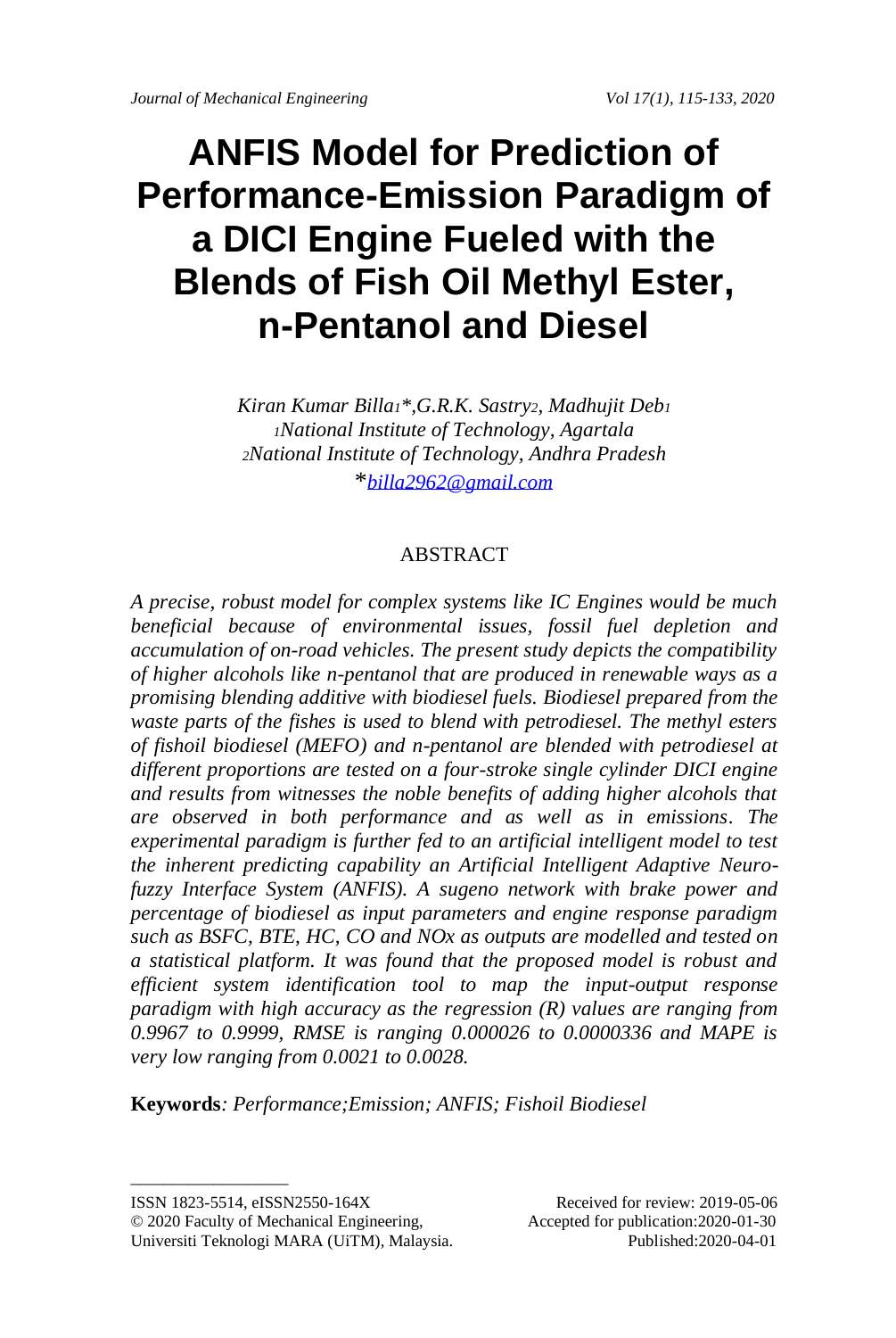# **Introduction**

Most significant single wellspring of vitality devoured by the total populace is petroleum, surpassing coal etc. [1]. Oil is an essential part of the creation of composts, plastics and synthetic concoctions. Most specialists expect overall oil excavation will top at some point somewhere in the range of 2007 and 2025, and demand will keep on rising another 40% amid a similar period [2]. The typical 52% ascent in world CO<sup>2</sup> discharges by 2030 and outflows of non-renewable energy sources (counting oil) officially identified with global environmental change [3]. The reliance on limited vitality sources constrained by perilously few, often politically insecure nations, has shockingly prompted a cycle of crisis [4].

Biodiesel, formally known as either methyl-ester or ethyl-ester, is usually happening animal fat or veggie oil which has been scientifically altered to keep running in a compression ignition engine. Biodiesel's leverage contrasted with petrodiesel like its sustainable nature, better discharge, support for household horticulture and compatibility with current running engines without any modifications in engines. Overall biodiesel limit has developed to over 2.2 billion liters because commercial generation started in the early '90s [5]. The US instituted American Society for Testing and Materials (ASTM) D 6751 in the year 2001 which standardizes 14 fuel properties like heating value, cetane index etc. Later, the European Union (EU) in the course of time instituted the biodiesel standard EN 14214 in the year 2003, which antiquated discrete country standards [6].

Extensive research was going in the alternative fuels section from times in these fields and originated some alternatives for petrodiesel that can be used in existing engines without any engine modifications. Biodiesel can be disengaged from vegetable oils as well as animal fats and transesterified with methyl/ethyl alcohols to frame alkyl esters [7]. According to a recent survey, the fish processing industries are discarding the unwanted parts of fishes on a colossal scale consistently around the world. The Central Institute of Fisheries Technology (CIFT) expressed that over one lakh Mg of shrimps are created as fish waste parts annually. As per the International Fishmeal and Fish Oil Organization (IFFO), the world fish oil generation is 1.01 million tons and it will be expanded ten times in next five years [8].

Consequently, fish oil has developed global attention and concern for being a decent reserve of biodiesel for petrodiesel fuel by decreasing the natural poisons and guaranteeing energy security. A few analysts investigated the execution and emission qualities of fish oil biodiesel. The test outcomes demonstrated that the engines worked efficiently with overall efficiency and decrease in emission discharges [9]. CO and CO<sup>2</sup> emissions are considerably lowered with the blends of fish oil biodiesel [10]. Preto et al. [11] considered the engine performance, ignition and emission attributes of fish oil fuel in a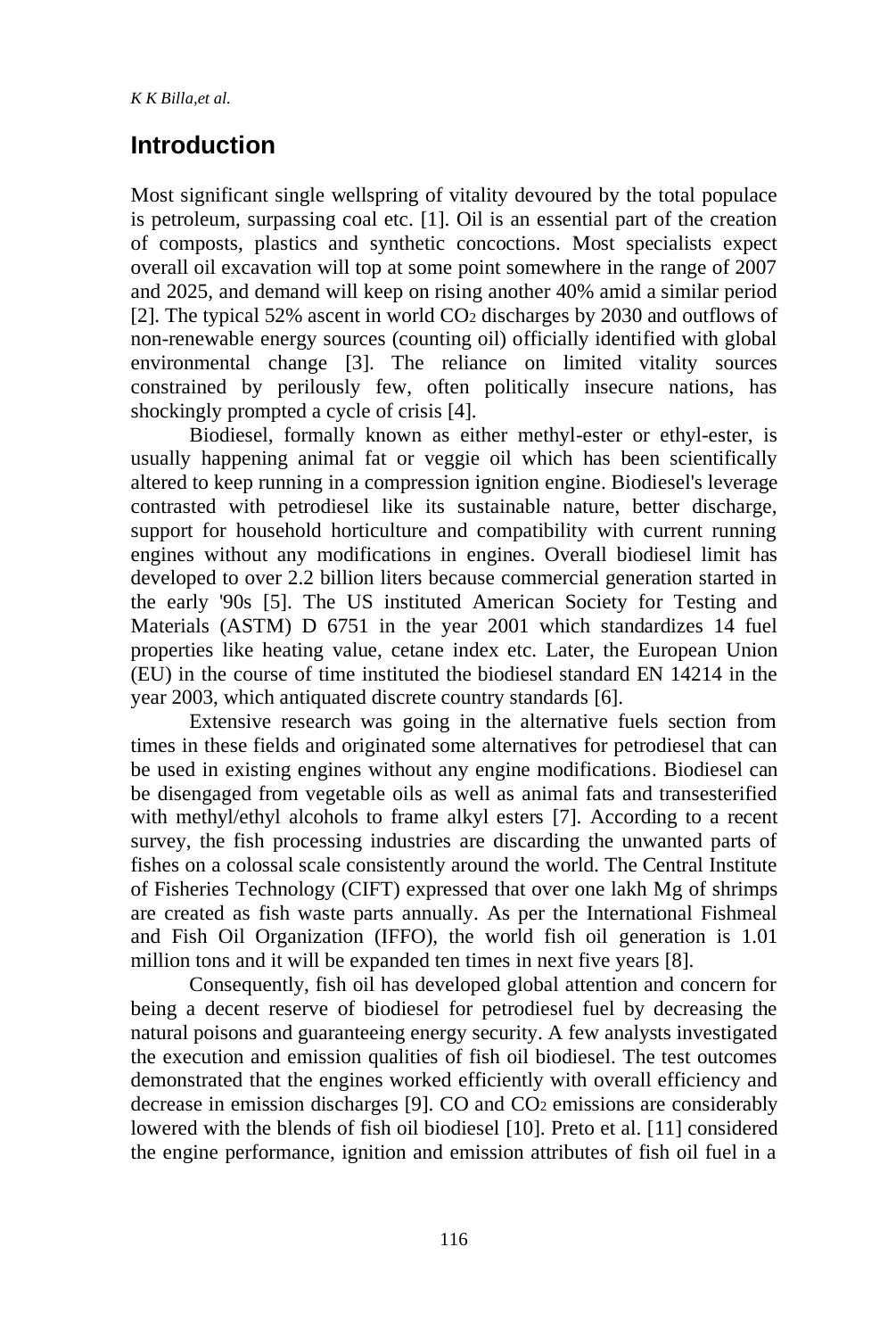heavy-duty CI engine by differing the blends from 0% to 100% in the interim of 25% and half.

The test outcomes demonstrated that the engine worked typically guaranteeing its appropriateness as a beneficial fuel. Hence, the potential advantages of fish oil biodiesel are utilised in the study. Higher alcohols are less destructive on petrodiesel injection and conveyance courses of action because of their significantly less hygroscopic behaviour than ethanol getting consideration comprehensively. With its incredible miscibility with the petrodiesel, these higher alcohols are promising petrodiesel added chemical substances [12].

#### **Higher Alcohols as a Biodiesel-Diesel Additive**

Alcohols can be regarded as a clean blending element to diesel-biodiesel blends because they are renewable in nature. Redefining the biodiesel with the assistance of higher alcohols like n-pentanol is a practical choice to upgrade biodiesel properties all together to enhance the execution in petrodiesel engine applications. Extensive research has been done with short chain alcohols or low alcohols such as ethanol and methanol as additive to the proposed alternative fuel in CI engine systems. Nonetheless, longer chain or higher alcohols like n-butanol [7], [13], [14], n-pentanol [15] are getting growing focus on being used as a CI engine fuel by many researchers.

However, n-pentanol with five long carbon chain shows better fuel properties than ethanol, methanol and butanol. Furthermore, with its low polarity and hydrophobic nature the problem of phase separation in blends can be avoided [16]. With its excellent miscibility with diesel and vegetable oils, n-pentanol is becoming the researcher's choice in recent times. npentanol can also be a great green solution developed from renewable root. However, the reduced cetane number of higher alcohols is a limitation and it is important to enhance the same that for effective combustion and lower emission. Cetane number, one of crucial characteristic for the fuels of CI engines that ensure knocking-free combustion in the charge.

Thus, additives with a high cetane number fundamentally help in enhancing the overall efficiency of the engine [17]. The additive which is normally an oxygenated chemical, may also possess an added advantage of reducing the emission of hydrocarbon, CO and smoke of a CI system. Dimethyl ether, diethyl ether are such chemical substances comes under this category and offer wide range of benefits. Raza et al. [18] concluded in their work that the addition of pentanol along with Di-Methyl ether gave them better exhaust emissions in terms of reducing PM and NOx. Pan et al. [19] reported that the soot reduced drastically with pentanol blends with 2-EHN.

The fish oil methyl esters come up with reasonable cetane index that the cetane improvers can be ignored. This builds the scope for the novelty that the blends of fish oil biodiesel, n-pentanol with diesel as an alternative fuel option for a direct injection compression ignition engine. The prediction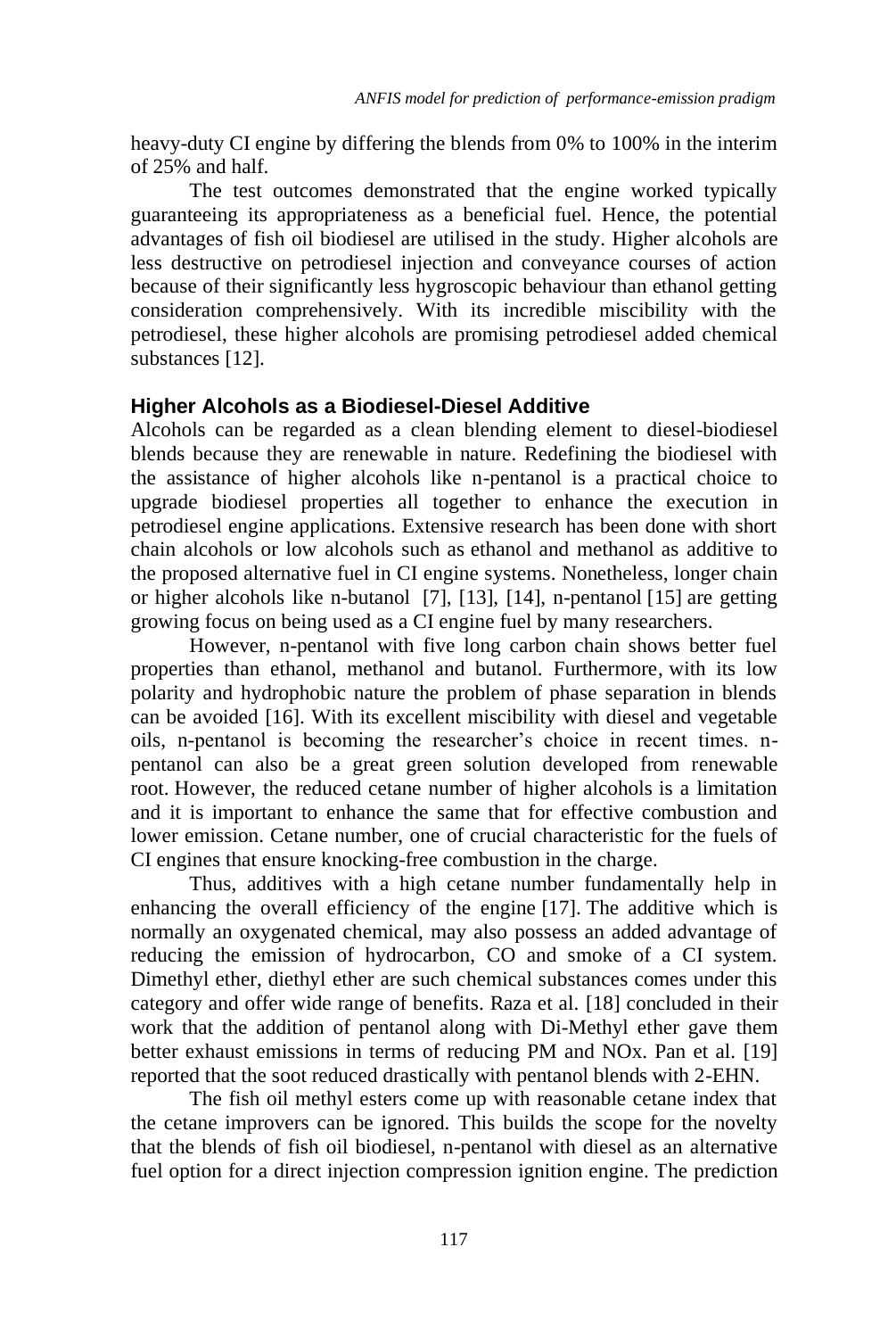of the experimental paradigm by an artificial intelligent model like ANFIS adds significance to the originality.

The auto mobile manufacturers and application engineers have thought that it was hard to run the engine for all conceivable working states of burden and mix which is a tedious, complicated and costly task [20]. Mathematical models particularly artificial intelligent models help in reducing manual effort and improves quality [21]. Subrata et al. [22] compared Neural Network model with a ANFIS model and reported the superiority of ANFIS model. Singh et al. [23] announced that their RSM model is dynamic in enhancing the info parameters for a petrodiesel engine fuelled with biodiesel and petrodiesel mixes. With a low percentage error, the model is a proficient framework recognizable proof device and equipped for foreseeing the actual engine conduct with a praiseworthy exactness. Yusaf et al. [24] compared ANFIS with Support Vector Machine (SVM) and published that the ANFIS is advantageous over SVM.

To this degree, an express investigation fundamentally tending to the level of enhancing performance, emission trade-off view accomplished by offline alignment practices on existing Direct Injection CI engines under the skyline of existing outflow guidelines with higher alcohols like n-Pentanol is yet to be addressed. It very well may be closed from the thorough literature survey, just a bunch of works have been done, and the present examination shows a potential strategy dependent on demonstrating and streamlining that could analyze various blend structures for a Direct Injection CI engine and prescribe an appropriate blend exposure to no engine adjustments with sensible accuracy.

The present examination additionally conveys an ANFIS based prediction model using the engine responses of the DI engine with n-Pentanol percent, biodiesel percent, and load percent as inputs. The objective is to propose an appropriate fuel blend utilizing information factors, at the same time decreasing the engine responses like BTE, BSFC, NOx CO and UHC simultaneously has not been investigated yet. And thus an endeavor to investigate the emission performance paradigm of a single cylinder four stroke direct injection diesel engine, DICI naturally aspirated engine fuelled with different blends of diesel-biodiesel-additive blends is arranged to load this void.

# **Materials and methods**

### **Preparation of Test Fuels**

The transformation process of waste fish oil into fish oil methyl ester is done through a specific process called transesterification. The raw fish oil is heated to 50-60°C and maintained steady state conditions. The basic catalyst KOH is added to the preheated raw oil and whole mixed up. Preheating avoids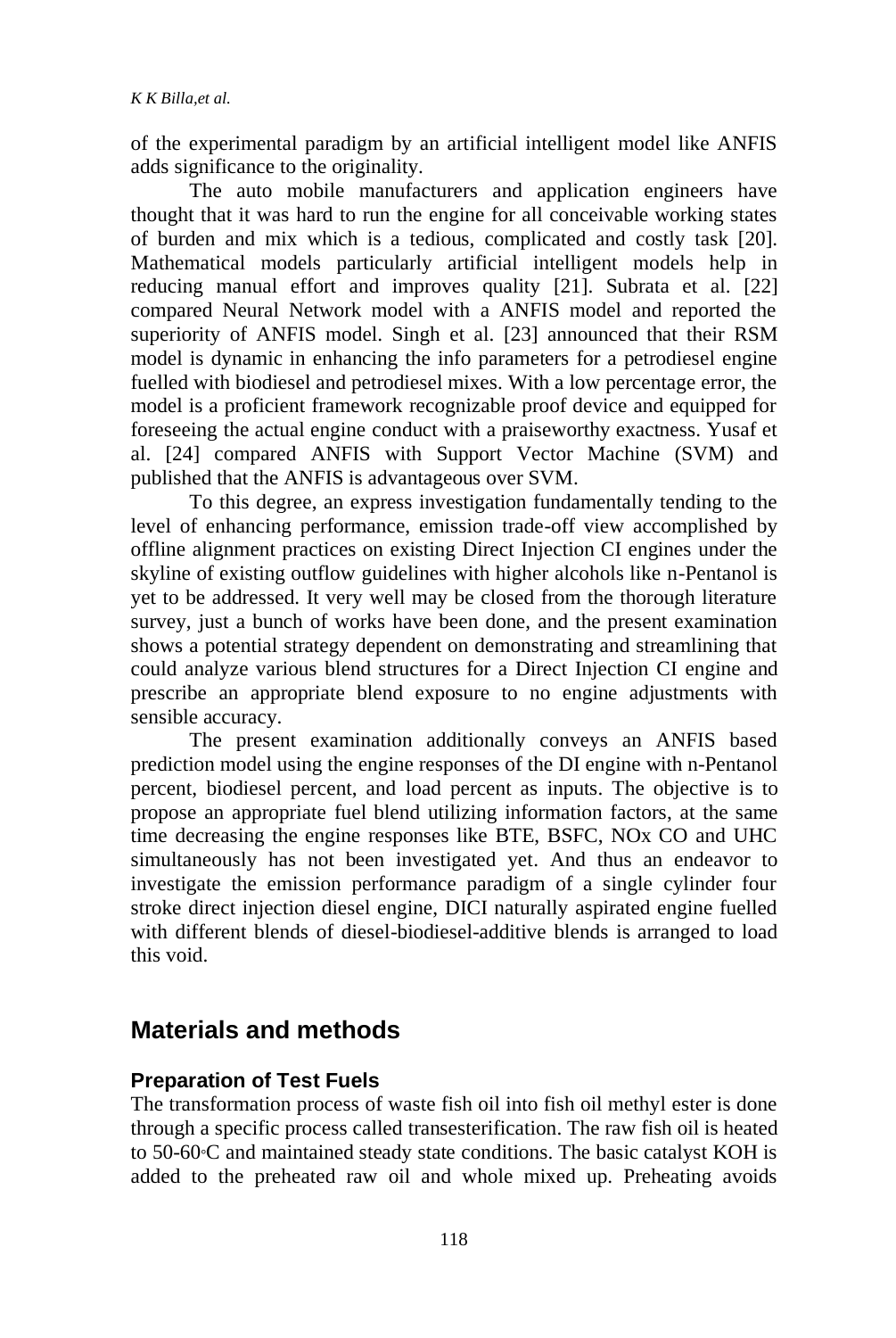forming soap and thus allows to form pure methyl esters. The mixture is heated up to 70−80 °C during which the viscosity reduces drastically. The content which was allowed to settle overnight had a thick layer of glycerol at bottom separated by a mush of biodiesel, catalyst and some calculated measure of alcohol. To get the pure methyl ester, water wash with aqueous phosphoric acid (4% volume /volume%) is carried out. The content then was dried at 80 °C and observed for chemical stability before analysis. The transesterification process is depicted in the equation 1.

$$
RCOOR' + R''O \leftrightarrow RCOOR'' + R''
$$
 (1)

The methyl esters of fish oil, MEFO thus obtained is clear slightly orange yellow liquid with an intense smell. The methyl esters of fish oil, MEFO is kept under observation for 72 hours to check the phase separation issues before it is used to blend. The transesterification reaction [11], [25] is shown below. The test fuels were prepared with the diesel additive diethyl ether of analysis quality anhydrous DEE with 99.5% purity [15], n-pentanol of 99.9 % purity [26] and base fuel diesel are blended together in volume ratio as follows.

- m20p5= MEFO 20  $%$  + 5% n-pentanol + 75 % Petrodiesel
- $m20p10 = MEFO 20 % + 10 %$  n-pentanol + 70 % Petrodiesel
- $m30p5$  = MEFO 30 % + 5% n-pentanol + 65 % Petrodiesel
- $m30p10 = MEFO$  30 % + 10% n-pentanol + 60 % Petrodiesel
- Diesel= Diesel 100 %

The properties of the pilot fuels is demonstrated in Table 1.

| Pilot Fuel                                    | <b>MEFO</b> | m20p5  | m20p10 | m30p5  | m30p10 | ASTM             |
|-----------------------------------------------|-------------|--------|--------|--------|--------|------------------|
| Density @<br>$20 \text{ oC}, \text{ g/cm}$    | 0.885       | 0.832  | 0.831  | 0.839  | 0.852  | D4052            |
| Kinematic<br>Viscosity @<br>$20$ oC, mm $2/s$ | 3.6         | 2.75   | 2.81   | 2.93   | 2.95   | D445             |
| Cetane number                                 | 52.6        | 49.995 | 49.5   | 50.125 | 49.73  | D613             |
| Calorific value,<br>MJ/kg                     | 40.1        | 43.03  | 42.87  | 42.76  | 42.16  | D <sub>240</sub> |

Table 1: Properties of test fuels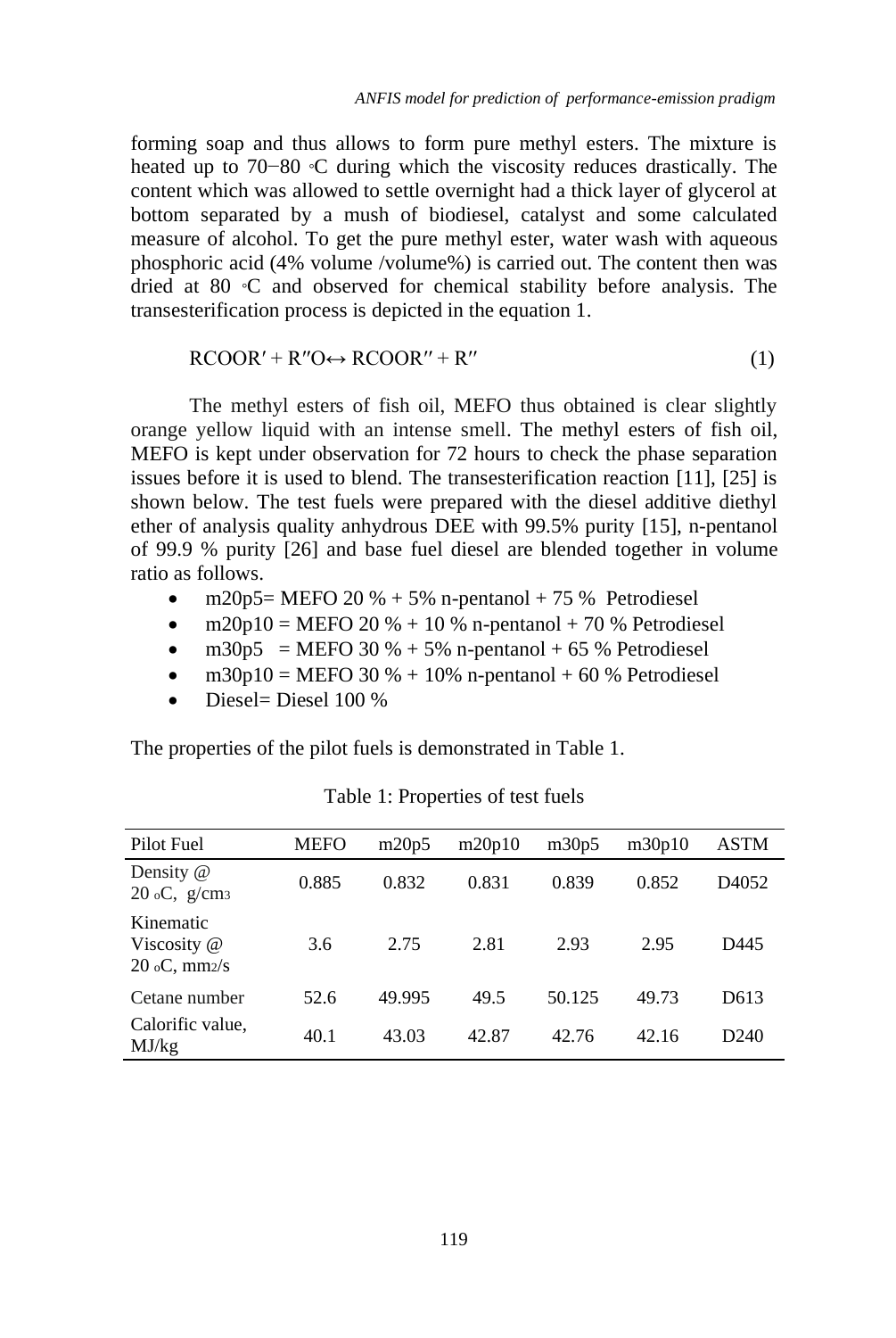| Base Fuel                                 | <b>MEFO</b> | Diesel | n-pentanol |
|-------------------------------------------|-------------|--------|------------|
| Density @ $20$ oC, g/cm <sub>3</sub>      | 0.885       | 0.82   | 0.815      |
| Kinematic Viscosity @ 20 $\circ$ C, mm2/s | 3.6         | 2.5    | 2.89       |
| Cetane number                             | 52.6        | 51.3   | 20         |
| Calorific value, MJ/kg                    | 40.1        | 44     | 34.65      |

Table 2: Properties of base fuels [16], [18], [27]

The engine selected for conducting the experiment is a 3.5 kW, Kirloskar make TV1 naturally aspirated engine water cooled model in the National Institute of Technology, Agartala. The engine is loaded with different mountings like an eddy current type dynamometer for measuring load, a crank angle sensor for measuring speed, a piezoelectric type pressure sensor to sense the in-cylinder pressures and an AVL five gas emission device that are detailed. The engine schematic diagram and valve timing diagrams were shown in Figure1 and Figure 2 respectively.

The inlet valve opening is at 4.5<sup>o</sup> before Top Dead Centre and the exhaust valve is closing 4.5<sup>o</sup> after Top Dead Centre creating a valve overlap of 9<sup>º</sup> to the engine. Figure 2 illustrates the schematic diagram for the engine testing. The test rig is connected to a graphical user interface using a software "ENGINE SOFT" software was employed for estimating the temperatures of exhaust gas, water inlet and outlet, engine aspiration, fuel consumption, brake power, brake specific fuel consumption, etc.



Figure 1: Schematic diagram of engine setup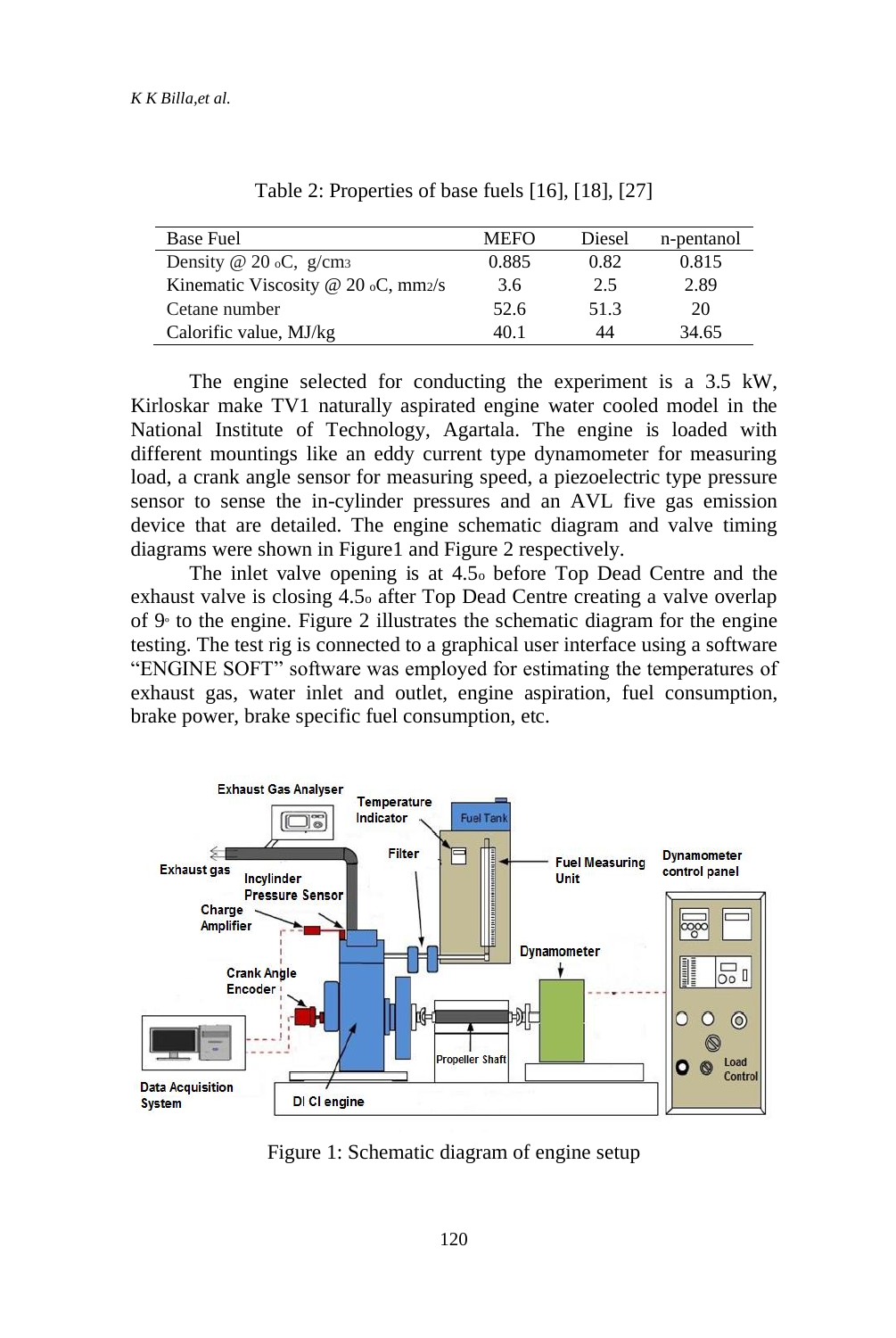An AVL 444 DI five gas analyzer is used to document the emission profiles. The test engine is fixed with the fuel injection at 27<sup>º</sup> before TDC. The technical details of the testrig are demonstrated in Table 3.

| Sl. | <b>Engine Components</b> | Specifications            |  |  |
|-----|--------------------------|---------------------------|--|--|
| 1   | Make                     | Kirloskar Oil Engine Ltd. |  |  |
| 2   | Model                    | TV1                       |  |  |
| 3   | No. of Cylinders         | 1                         |  |  |
| 4   | No. of Strokes           | 4                         |  |  |
| 5   | Bore Dia.                | 87.5 mm                   |  |  |
| 6   | Stroke Length            | $110 \text{ mm}$          |  |  |
| 7   | <b>Compression Ratio</b> | 17.5                      |  |  |
| 8   | Cylinder Volume          | 661 cc                    |  |  |
| 9   | Cooling System           | Water Cooled              |  |  |
| 10  | Fuel Oil                 | H. S. Diesel              |  |  |
| 11  | Lubricating Oil          | <b>SAE 30/SAE 40</b>      |  |  |
| 12  | Fuel Injection           | Direct Injection          |  |  |
| 13  | Governing                | Class "B1"                |  |  |
| 14  | <b>Start</b>             | <b>Hand Start</b>         |  |  |
| 15  | <b>Rated Output</b>      | 3.6 kW                    |  |  |
| 16  | Rated Speed              | 1500 RPM                  |  |  |
| 17  | Overloading of Engine    | 10% of rated output       |  |  |
| 18  | Lub. Oil Sump Capacity   | 3.7 Lt                    |  |  |
| 19  | Injection pressure       | $205$ bar                 |  |  |

Table 3: Engine Specifications

## **Results and discussions**

## **Performance analysis**

#### BTE: Brake thermal efficiency

BTE is straight representation of the efficiency, which takes chemical energy present in the fuel converted into some form of work. It is also the ratio of engine brake power to the input of chemical fuel energy [28].

$$
BTE = \frac{Engineering\,Brake\,Power}{Fuel\,consumed\,per\,second \times \,Calorific\,value}
$$
 (2)

Figure 2 depicts the variation of the engine response concerning the brake power developed at different loads. All the pilot fuels are proved to be worthy with respect to the engine response. The test rig is fuelled with different pilot fuels prepared with the methyl esters of Fishoil MEFO and the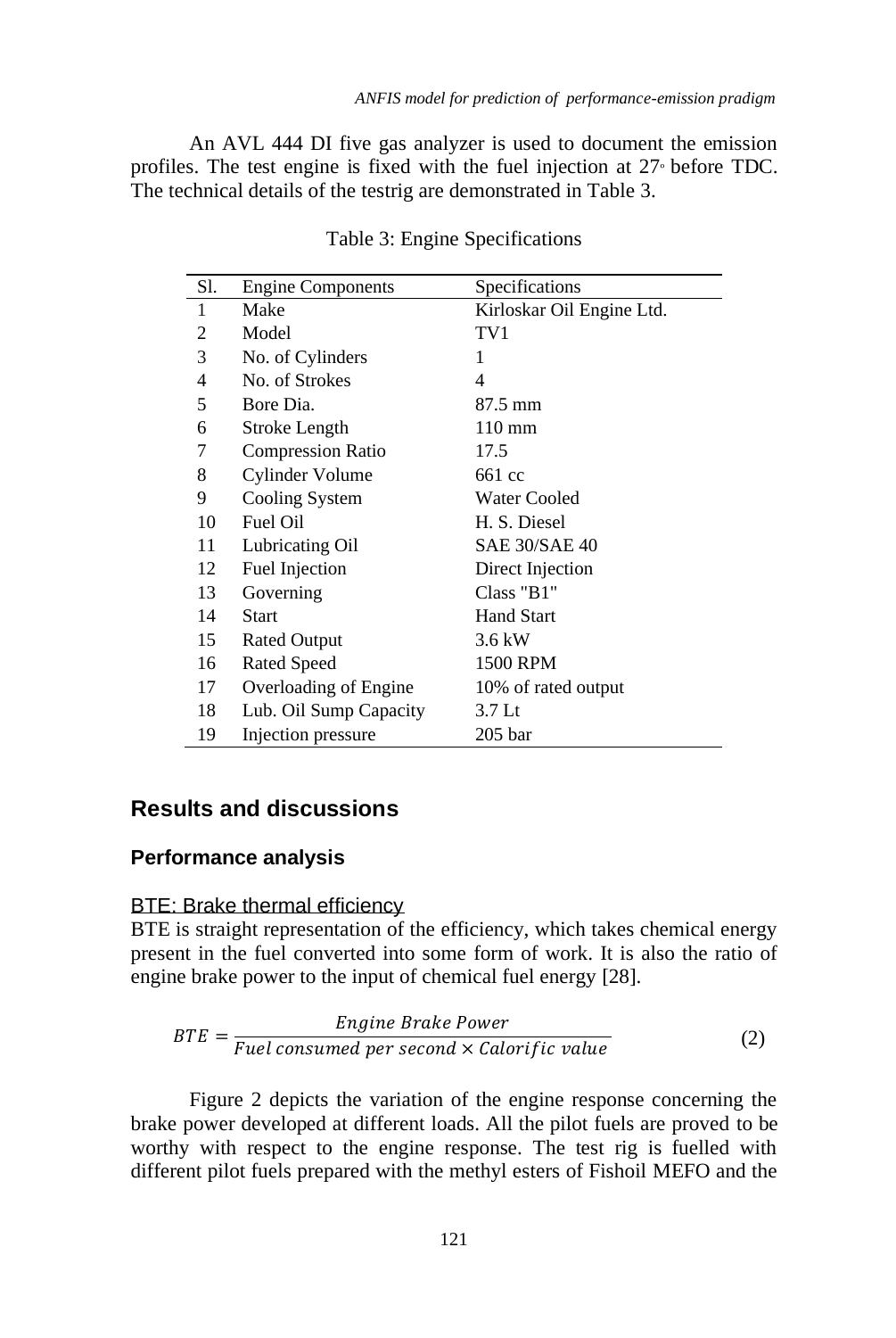#### *K K Billa,et al.*

pentanol additive and a steady increase in thermal efficiency can be seen as the load increases. The m20p10 blend is giving maximum performance at all loads. The blend registered 6.28% more than petrodiesel at full loads. The reason for the rise in brake thermal efficiency is the oxygen portion in blend having pentanol and MEFO, which enhances the combustion.



Figure 2: BTE versus BP

#### BSFC: Brake Specific Fuel Consumption

The parameter signposts the quantity of fuel to be expended per unit power output [28].

$$
BSFC = \frac{Pilot fuel flow into the engine in kg/hr}{BP}
$$
 (3)

Variation of the engine response concerning the brake power developed at different loads is shown in Figure 3. It can be perceived that it decreases gruffly with the increase in brake power for all blends. The primary foundation for the reduction in BSFC could be regarded to increment in brake power which is because of relatively less quantity of heat losses were recorded at higher loads. All the pilot blends and petrodiesel were confirmed decreasing with increasing brake power and hence load share. It is because of the higher part of the increase in brake power concerning load in comparison with the rise in fuel consumption. The effect of Fish oil methyl ester and npentanol on the engine responses depends on the association between the fuel properties like fuel oxidation time, kinematic viscosity of the sample, calorific values and proper fuel injection strategies. More amount of fuel enters into the cylider due to higher density of the pilot fuels and increased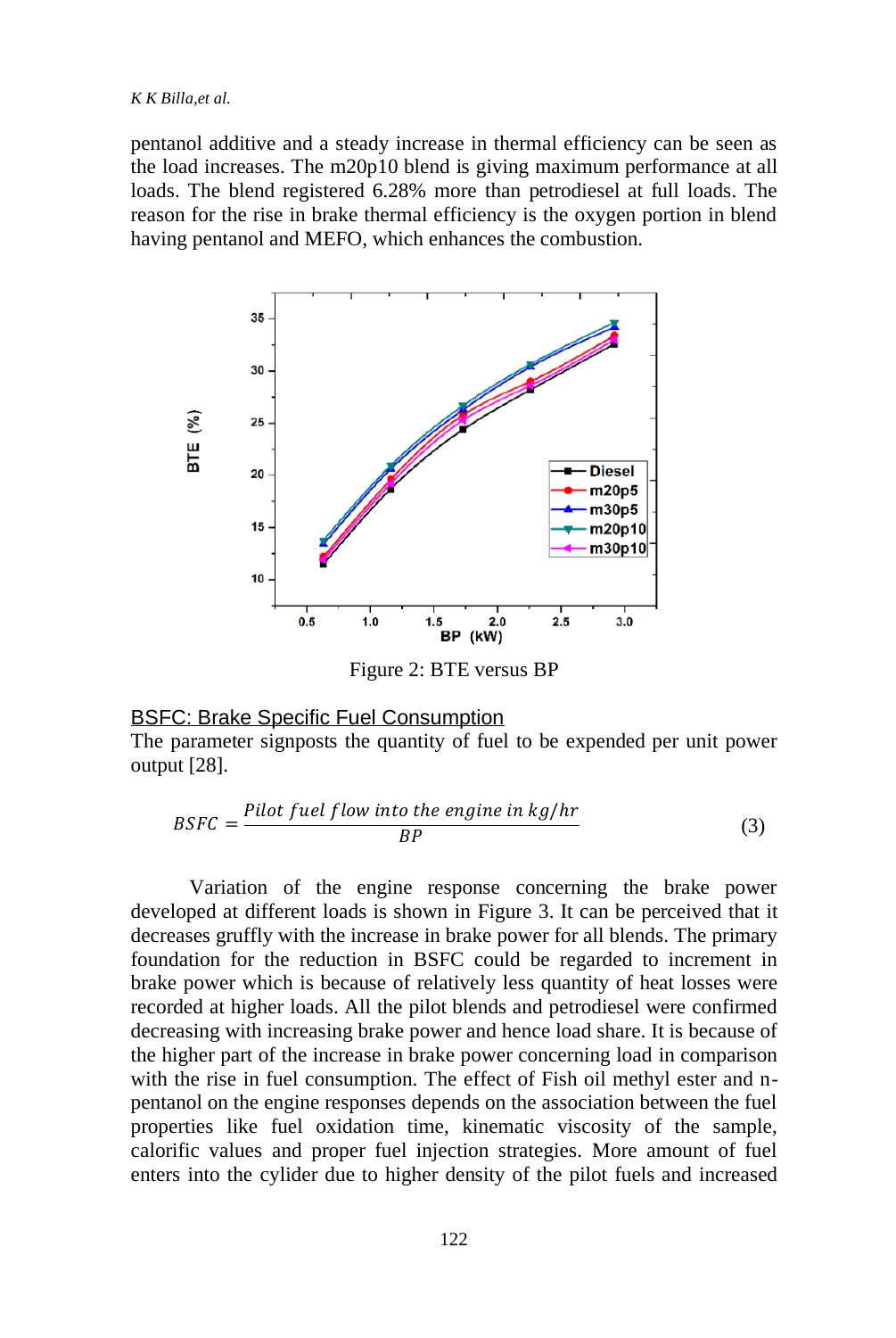the fuel consuption. Lower heating values due to the addition of n-pentanol also increased the consumption. Figure 4 depicts that m20p10 recorded a 1.3 % higher consumption than other petrodiesel. The combined effects of density, cetane number, heating value and kinematic viscosity are the reason behind the higher BSFC [29].



Figure 3: BSFC versus BP

#### NOx: Nitrogen emissions

NOx is one of the critical factors that are linked directly to environmental issues like global warming. In-cylinder temperature, oxygen quantity in fuel sample and, equivalence ratio are some crucial factors that influence the formation of NOx. Variation of the engine response concerning the brake power developed at different loads is shown in Figure 4. Around 5% reduction is seen with the m20p10 blend at full loads which was a significant achievement in the experiment. The main reason for this increase in NOx concerning its load conditions can be given by Zeldovich reaction mechanism [28] which says, by elevated combustion temperatures inside combustion chamber attributable to which the elements like oxygen and nitrogen dissociate within their natural atomic state, react chemically to form NO.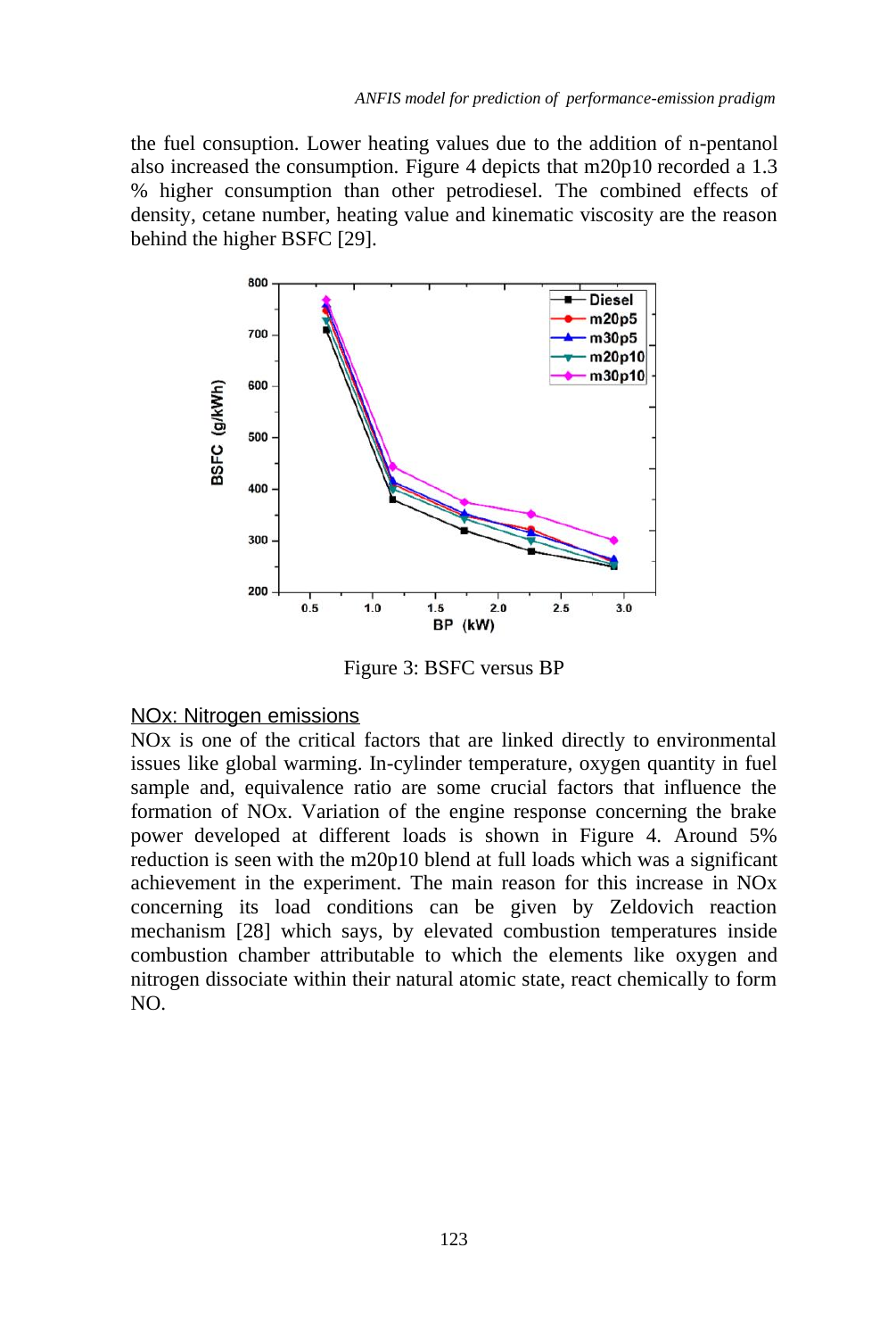

Figure 4: NOx versus BP

#### CO: Carbon monoxide

The variations of CO emission with respect to Brake Power for various fuel blends are shown in Figure 5. It can be understood from the graph that at low loading condition, the CO emission from the engine does not show any noticeable variations when compared to petrodiesel. An abrupt increase in the response is noticed in all fuel blends at higher loading conditions. The noble benefit of adding higher alcohol like n-pentanol can be seen. However, addition of n-pentanol in the pilot fuels decreased the CO emission significantly. Lower C/O ratio of n-pentanol benefited the fuel blend in producing lower CO as less carbon radicals participated in chemical combustion inside the cylinder. In addition to this, the decomposition of npentanol and higher oxygen in the also helped CO to oxidized to CO2. It was also observed that CO emission increased significantly with m30p10 blend having 10% pentanol. Adding pentanol with 10% pentanol was found to reduce CO emission significantly. It is a well-known fact that CO oxidizes to produce CO2.

In Figure 5, it is clear that the blend m30p10 is giving least CO emissions as it recorded 23% and m20p10 is producing 13.1% lesser CO emission than petrodiesel when compared.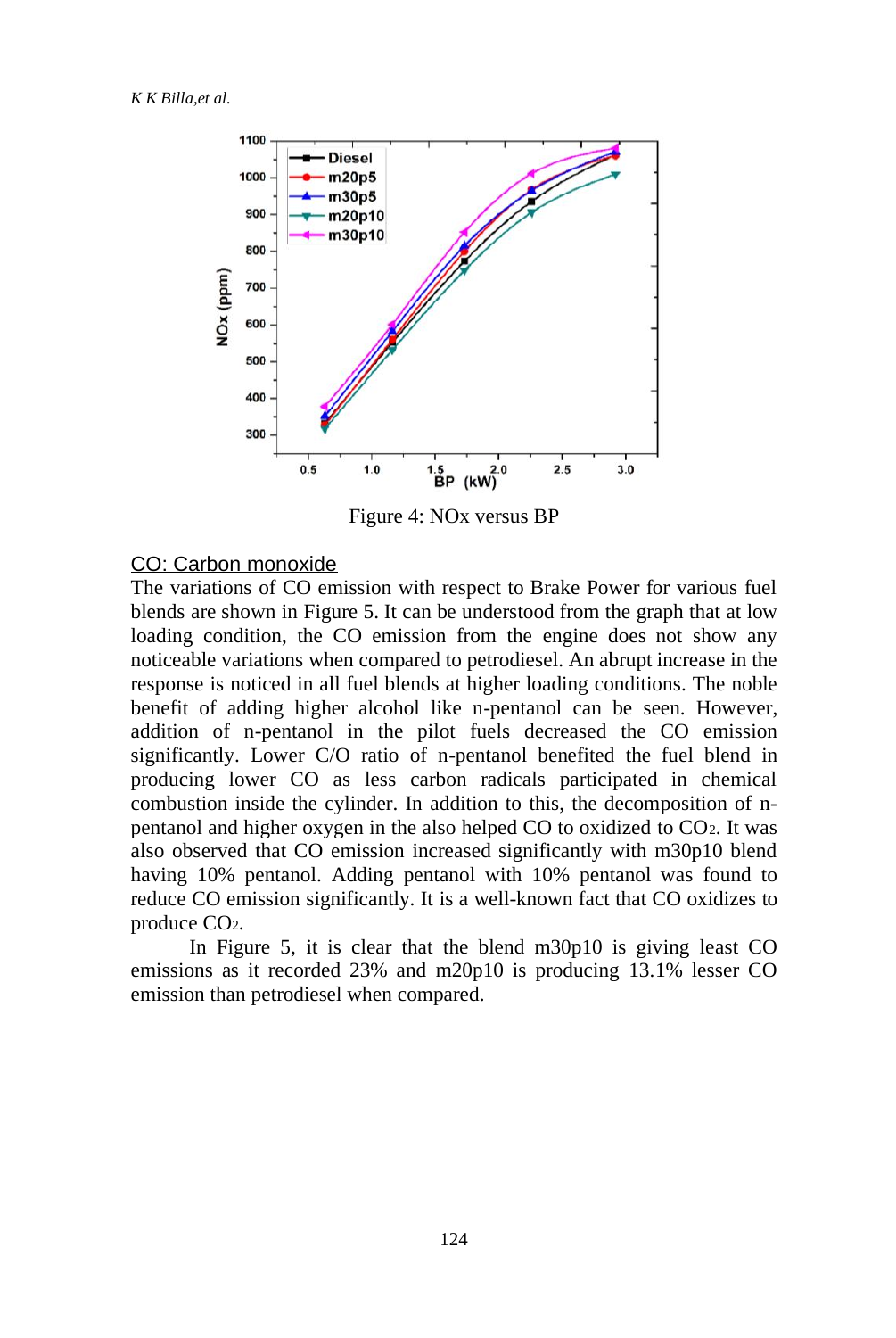

Figure 5: CO versus BP

#### UHC: Unburnt hydrocarbons

Unburnt hydrocarbons are due to the absence of relatively limited oxygen present in the combustion chamber and excess quantity of fuel sample injected inside the combustion chamber at high loads. The production of unburnt hydrocarbons is a definite consequence of incomplete combustion and gets deposited on the walls of the combustion chamber. Variation of the engine response UHC concerning the brake power developed at different loads is portrayed in Figure 6 in which the addition of higher alcohols reduced the UHC production is depicted. The m30p10 is giving 25.2% lesser UHC and m20p20 is giving 17.3% lesser than petrodiesel.



Figure 6: UHC versus BP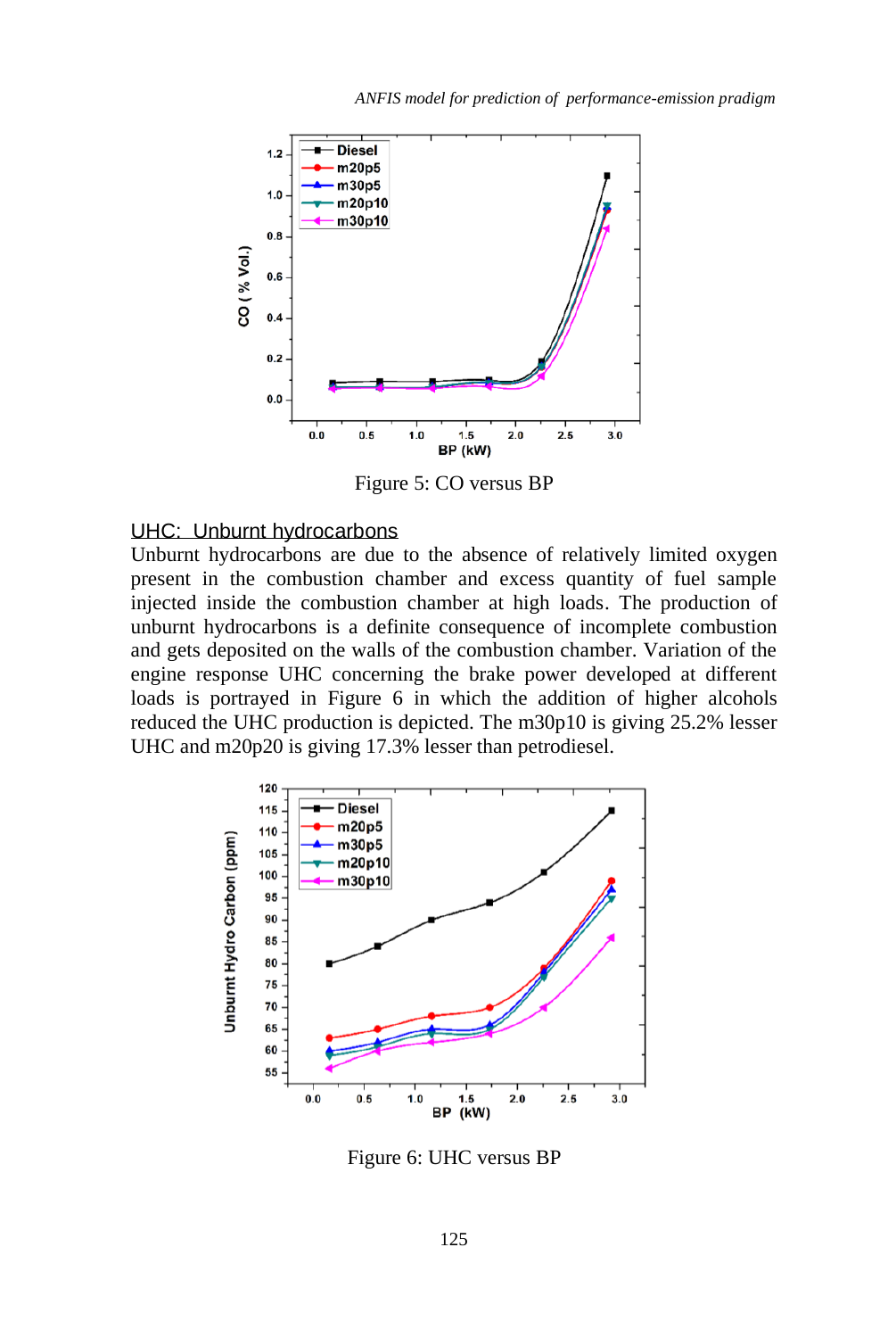*K K Billa,et al.*

#### Trade-off Study

Trade-off study is principally a relative appraisal among several parameters to discover the significance of a specified metric in the landscape of the other ones.



Figure 7: Trade-off among BTE, BSFC and Nox

The current trade-off analysis deals with an extensive investigation acknowledged on variations in NOx relating Brake Thermal Efficiency, and fuel consumption, and oxides of nitrogen, which has been shown in Figure 7. The tradeoff area is divided into three zones. In zone-1 the minimum NOx with bluish shades are considered, the greenish-yellow hues are considered as zone-2 representing medium NOx, and the reddish grey shades are regarded as higher NOx production in zone-3. For 20% MEFO blends with pentanol, the presence of pentanol in the pilot fuel considerably increased the BTE and reduced the BSFC and NOx simultaneously can be depicted in the trade-off area as m20p5 in zone-2 shifted to zone-1 for m20p10. The reason might be the optimum oxygen percentage in the pilot fuel, and the lower vapour pressure of the additive limited the peak temperature rise in the combustion chamber. It can be seen in 30% fish oil methyl ester blends that the addition of higher alcohol increased not only the fuel consumption but also the NOx formation. The BTE is also suffered drastically. It can be concluded from the trade-off study that the presence of higher alcohol not only benefited the 20% MEFO blends but also increased with the increase of higher alcohol percentage.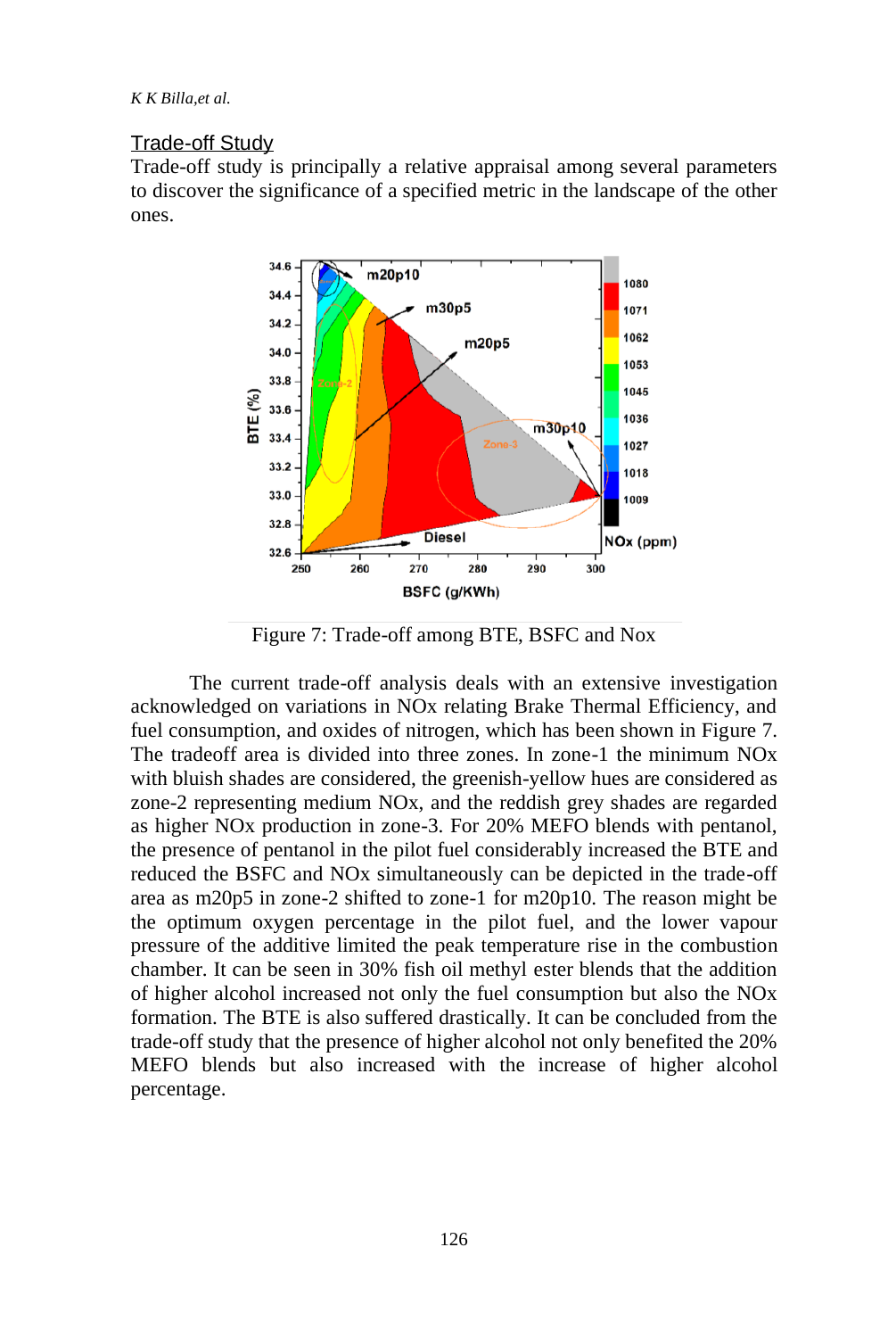#### **ANFIS as a system identification tool**

Fuzzy inference system (FIS) as the basis of ANFIS is a technique concerning with fuzzy rules that are engaged to derive a new approximated fuzzy-set inference while captivating fuzzy-set as a foundation [30],[31]. Fuzzy inference system is predominantly enforced to the circumstances that either the system is complex to be quite sculpted or the depiction about the reviewing issues are equivocal and confusing [27]. An ANFIS model has the following components

- A grid of some entailing IF-THEN rules.
- A decision-making component that executes the inference system of rules.
- A fuzzification system interface, transferring the input of the system to a fuzzy ruled set processed by fuzzy inference system unit.
- A defuzzification system interface, swapping the fuzzy ruled conclusion to the original output.

FIS is employed to converge input criterion to membership functions (MFs), later on these input MFs into a bunch of if-then rule metrics, rules into a grid of output responses, output responses into output MFs, and finally the output MFs to output or a decision linked with the output response [32]. A typical ANFIS model comprises of five layers with and a two input factors x, y and one response K is demonstrated in Figure 8. The very first one is a fuzzy layer in which membership functions are constructed. The following equation gives a membership function for a node I with a node function  $\Phi$ .

$$
K_i^1 = \Phi_{F_i}(y) \tag{4}
$$

where y is an input to the node I, Fi is a membership function for the output K. Triangular, and bell-shaped MFs are common. The second layer is the product layer in which it acts as a simple multiplier. The output of the node can be depicted as:

$$
K_i^2 = \alpha_i = \Phi_{F_i}(y) \times \Phi_{F_i}(x) \quad \text{For } i = 1, 2, 3, \dots \text{etc}
$$
 (5)

 $\alpha_i$  are called the firing strengths of all rules framed. The normalised layer is the third layer and is given by the ratio of firing strength to the total strengths.

$$
K_i^3 = \overline{\alpha}_i = \frac{\alpha_i}{\alpha_1 + \alpha_2} \text{For } 1, 2, 3, \dots \text{etc}
$$
 (6)

The fourth layer being the defuzzyfying layer in which the consequential parameters further process the output of the third layer and are given by: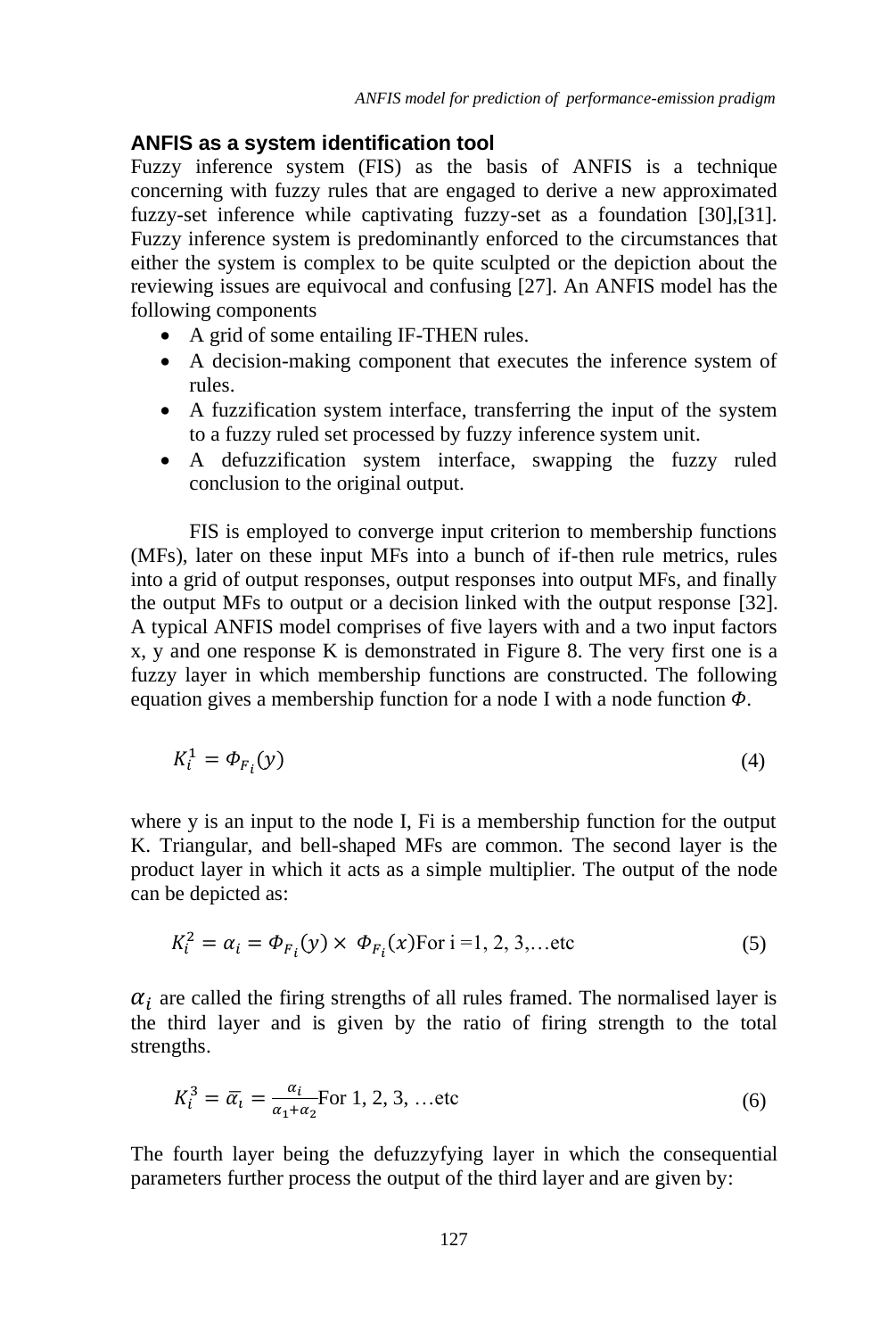$$
K_i^4 = \overline{\alpha}_i g_i = \overline{\alpha}_i (a_i x + b_i y + r_i) \text{For } i = 1, 2, 3, \dots \text{etc}
$$
 (7)

The last and final layer is summing junction where all input signals were added up.

$$
K_i^5 = \sum_{i=1}^2 \overline{\alpha}_i g_i = \frac{\sum_{i=1}^2 \alpha_i g_i}{\sum_{i=1}^2 \alpha_i}
$$
 (8)

In general, the two adaptable parameter criterion sets, {ai, bi, ci} termed as premise parameter criterion and {pi, qi, ri} termed as consequent parameter criterion are in practice. The goal of training algorithm intended for this particular architecture is to adjust the overhead parameter criterion sets to sort the ANFIS response output that maps the training data. The proposed ANFIS model supports the Sugeno-type architectures and should have the following properties:

- 1. The structure should be Sugeno type.
- 2. All rules should have equal and unit weightage value.
- 3. All membership functions should be either linear or constant type.
- 4. No rule sharing among membership functions.



Figure 8: ANFIS Structure

The principal limitation of the ANFIS models is with the number of input factors. Beyond five inputs, the computational time and rules will increase, so ANFIS will not be prepared to model output concerning data. In this study, three input factors used and five output responses are used. Depending on the nature of the problem, the choice of various membership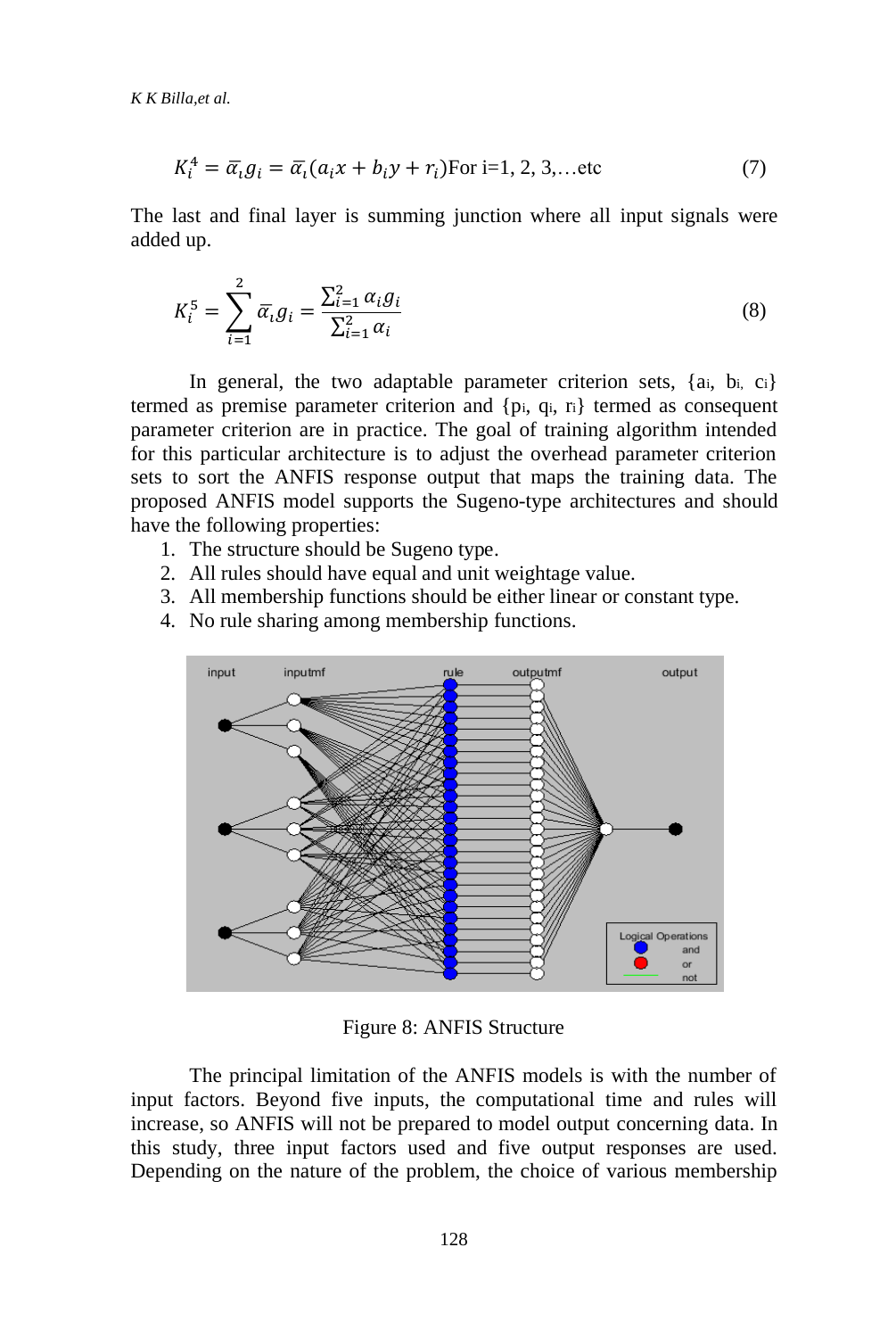functions, nature of MFs (triangular, Gaussian trapezoidal, sigmoid, and bellshaped), type of output MFs (linear or constant), optimization approach (hybrid or back propagation) and finally the number of epochs produce a robust and competent model.

The entire experimental dataset is separated into two major classes explicitly training, and validation sets and therefore 70% of the entire experimental dataset is arbitrarily designated for training, and the residual data set is used for performance investigation of the generated ANFIS model. The MATLAB-16 toolbox is employed for building the designated ANFIS model. At this juncture, the grid partitioning practice is employed to create the Sugeno based FIS structure to launch a relationship among the input factors, and output responses contingent on specific framed rules and an optimum training of the neuro-fuzzy algorithm is contingent on hybrid learning technique. As the training program is completed the performance of the Sugeno is estimated by serving the input dataset to the fuzzy interface system, and the engine response can be characterized with reference to correlation matrix among the actual and predicted data.

#### Performance evaluation

The performance of the network was evaluated using some special statistical error metrics like correlation coefficient (R), mean absolute percentage error (MAPE) and root mean square error (RMSE). These error metrics are often defined concerning the predicting error, the difference between actual response and the predicted response and that could be seen by commissioning Equation 8, 9, and 10.

$$
R = \sqrt{1 - \left\{ \frac{\sum_{i=1}^{n} (e_i - p_i)^2}{\sum_{i=1}^{n} (p_i)^2} \right\}}
$$
(9)

$$
RMSE = \sqrt{\frac{\sum_{i=1}^{n} (e_i - p_i)^2}{n}}
$$
(10)

$$
MAPE = \sum_{i=1}^{n} \left| \frac{e_i - p_i}{e_i} \right| \ge \frac{100}{n}
$$
 (11)

where pi and e<sup>i</sup> are individual predicted response and the actual response of the i<sub>th</sub> iteration and n is the sample size of the dataset. By the previous literature, the values R>0.98, MSE<0.001 and MAPE<5% are healthy for a robust model [22]

#### Evaluation of ANFIS model and Error Analysis:

The model seems to be robust as the mathematical parameters like R, RMSE and MAPE appear to be an acceptable threshold. Based on this research, the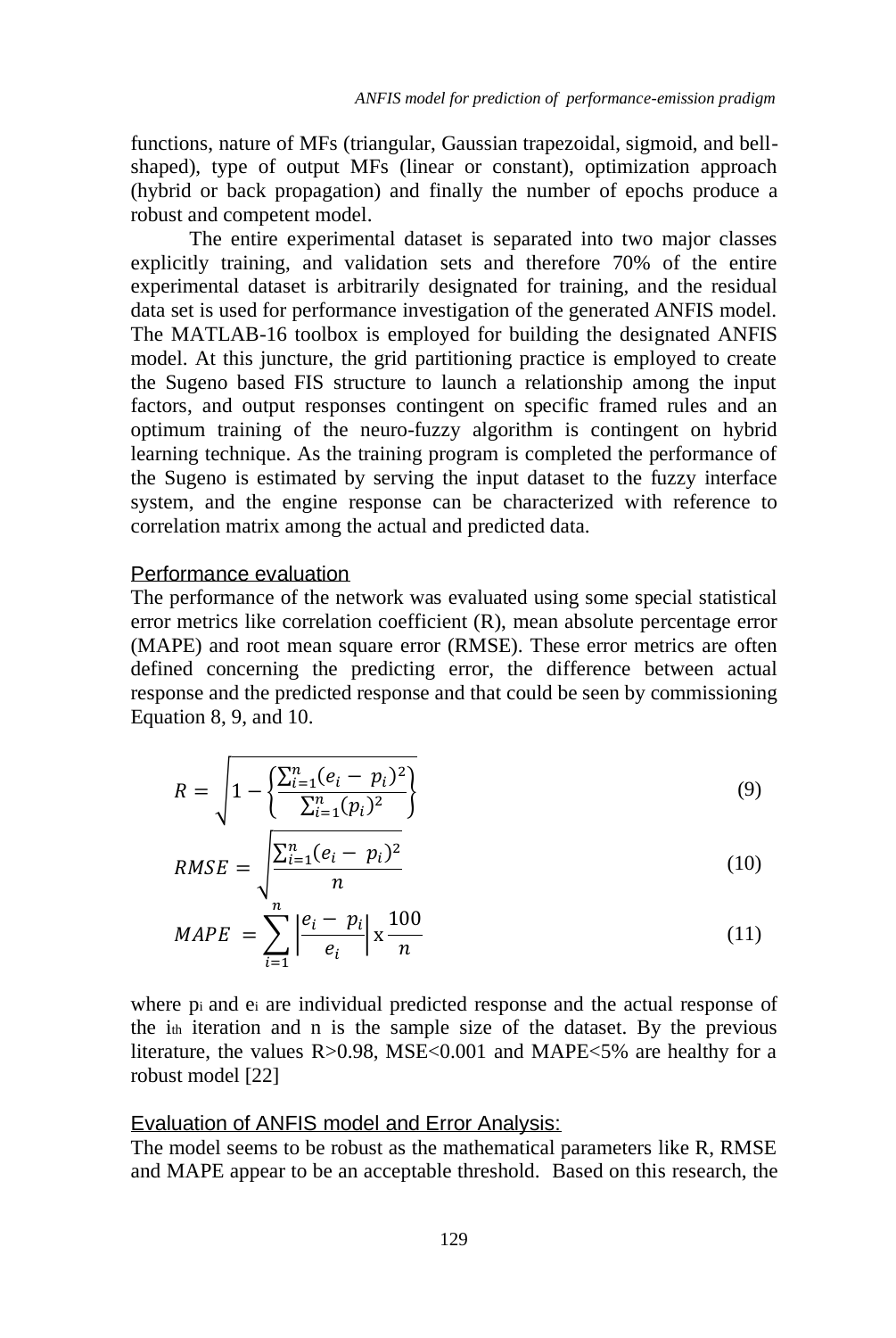#### *K K Billa,et al.*

Regression values are ranging from 0.9967 to 0.9999 (Very close to unity) that shows the agreement of the predicted data with the experimental data. The RMSE is ranging 0.000026 to 0.0000336 (shallow values) which shows the homogeneity among the data and MAPE is very low ranging from 0.0021 to 0.0028.

# **Conclusions**

The experimental investigation that was piloted to find the possibility of Fishoil methyl ester as an alternative to petrodiesel. Based on the experimental observations the following conclusions were drawn.

- 1. The pure fish oil methyl esters resulted in higher specific fuel consumption and lowered thermal efficiency when compared to petrodiesel. The reason is due to low volatility and higher kinematic viscosity of Fishoil biodiesel than conventional fuels.
- 2. Dilution of MEFO with petrodiesel in varying proportions resulted in reducing kinematic viscosity significantly, which was further reduced by adding n-pentanol in the blends.
- 3. MEFO along with n-pentanol, and its blends with petrodiesel oil were compatible with petrodiesel at higher loading conditions from the perspective of engine performance.
- 4. Physical and chemical properties test revealed that the Fishoil methyl ester blends have almost all properties similar or better than that of the petrodiesel fuel, except viscosity which is slightly higher than that of petrodiesel suitable as fuel for CI engines without any engine modification.
- 5. Brake thermal efficiency results show improvement for all MEFO blends and m20p10 shows better results among all with 6.28% higher than petrodiesel.
- 6. Emission test shows a reduction in per cent of CO and HC in exhaust gases for m30p10 and m20p10 fuels concerning diesel oil at higher power output.
- 7. The blends of fish oil methyl ester and diesel m20p10 proved promising as an alternative to petrodiesel fuel for running the CI engine with less emission of NOx, CO and HC and better engine performance.

The proposed model with ANFIS found robust as the mathematical parameters like R, RMSE and MAPE are located in an acceptable threshold.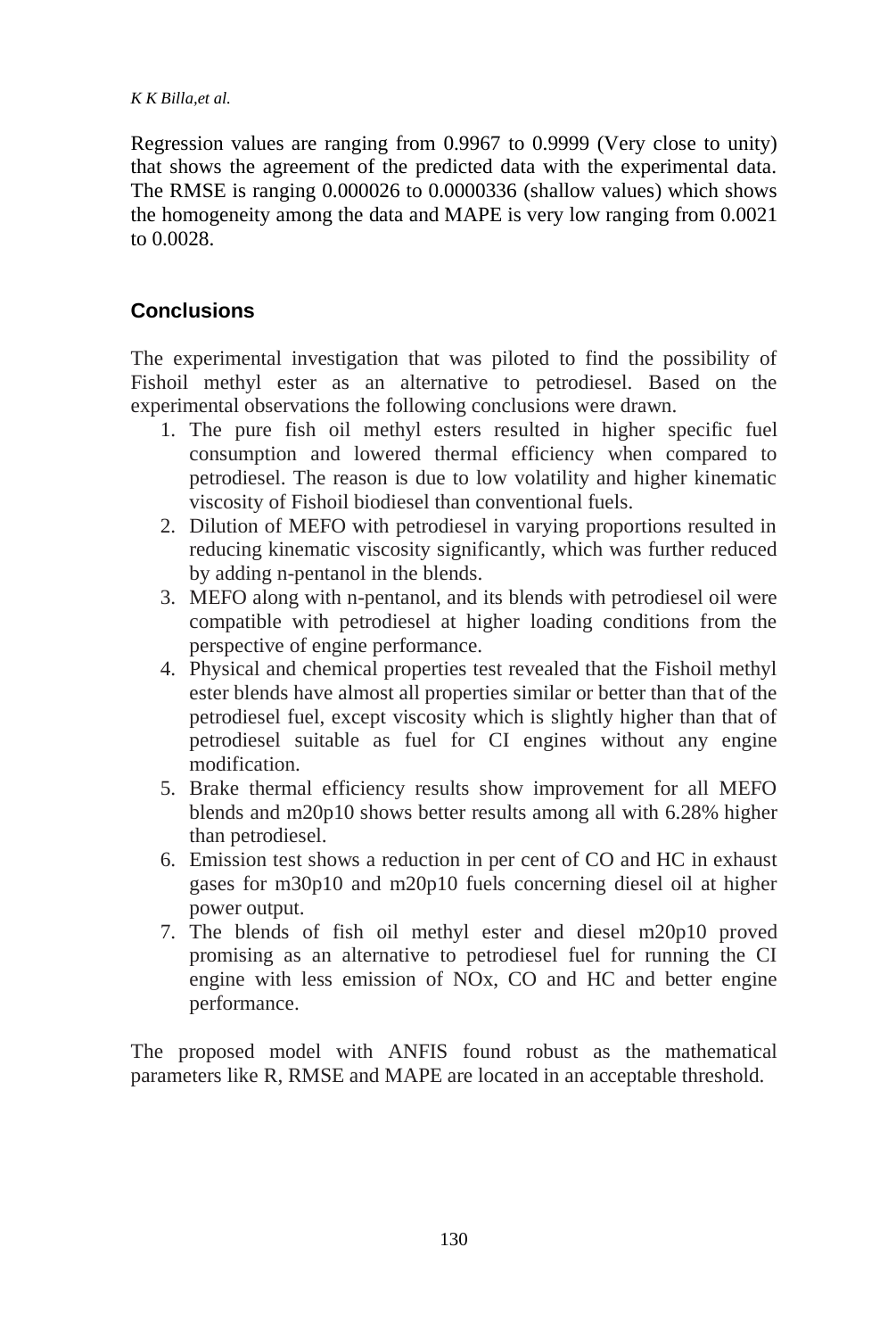## **References**

- [1] A. L. Paladugula et al., "A multi-model assessment of energy and emissions for India's transportation sector through 2050," Energy Policy 116 (January), 10–18 (2018).
- [2] International Energy Agency, "2018 World Energy Outlook: Executive Summary," 2018.
- [3] "Energy Outlook 2035," no. January, 2014.
- [4] G. Sakthivel, C. M. Sivaraja, and B. W. Ikua, "Prediction OF CI engine performance, emission and combustion parameters using fish oil as a biodiesel by fuzzy-GA," Energy, 287–306 (2019).
- [5] A. I. El-Seesy, H. Hassan, and S. Ookawara, "Effects of graphene nanoplatelet addition to jatropha Biodiesel–Diesel mixture on the performance and emission characteristics of a diesel engine," Energy 147, 1129–1152 (2018).
- [6] C. F. Borges, "On polynomial function approximation with minimum mean squared relative error and a problem of Tchebychef," Appl. Math. Comput. 258, 22–28 (2015).
- [7] I. M. Rizwanul Fattah, A. E. Atabani, M. A. Kalam, H. H. Masjuki, A. Sanjid, and S. M. Palash, "Biodiesel production, characterization, diesel engine performance, and emission characteristics of methyl esters from Aphanamixis polystachya oil of Bangladesh," Energy Convers. Manag. 91, 149–157 (2014).
- [8] J. F. Reyes and M. A. Sepúlveda, "PM-10 emissions and power of a Diesel engine fueled with crude and refined Biodiesel from salmon oil," Fuel 85 (12–13), 1714–1719 (2006).
- [9] G. Sakthivel, G. Nagarajan, M. Ilangkumaran, and A. B. Gaikwad, "Comparative analysis of performance, emission and combustion parameters of diesel engine fuelled with ethyl ester of fish oil and its diesel blends," Fuel 132, 116–124 (2014).
- [10] K. Bhaskar, G. Nagarajan, and S. Sampath, "Optimization of FOME (fish oil methyl esters) blend and EGR (exhaust gas recirculation) for simultaneous control of NOxand particulate matter emissions in diesel engines," Energy 62, 224–234 (2013).
- [11] F. Preto, F. Zhang, and J. Wang, "A study on using fish oil as an alternative fuel for conventional combustors," Fuel 87 (10–11), 2258– 2268 (2008).
- [12] T. Zhang, K. Munch, and I. Denbratt, "An Experimental Study on the Use of Butanol or Octanol Blends in a Heavy Duty Diesel Engine," SAE Int. J. Fuels Lubr. 8 (3), 24–2491 (2015).
- [13] I. M. Monirul, H. H. Masjuki, M. A. Kalam, N. W. M. Zulkifli, and I. Shancita, "Influence of polymethyl acrylate additive on the formation of particulate matter and NOX emission of a biodiesel–diesel-fueled engine," Environ. Sci. Pollut. Res. 24 (22), 18479–18493 (2017).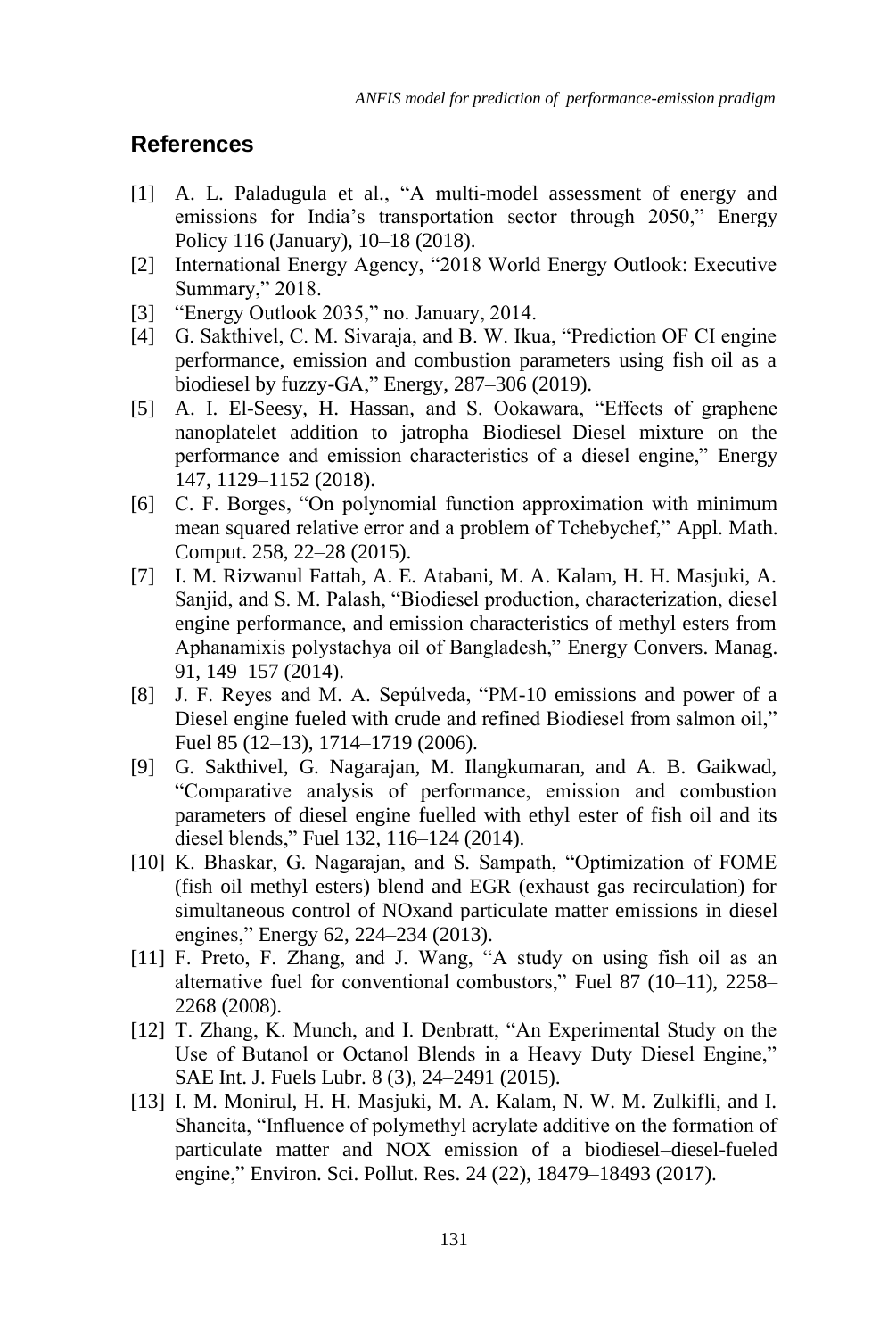- [14] S. Godiganur, C. Suryanarayana Murthy, and R. P. Reddy, "Performance and emission characteristics of a Kirloskar HA394 diesel engine operated on fish oil methyl esters," Renew. Energy 35 (2), 355– 359 (2010).
- [15] A. L. Paladugula et al., "Optimization of diesel engine performance and emission parameters employing cassia tora methyl esters-response surface methodology approach," Renew. Sustain. Energy Rev. 15 (8), 84–115 (2018).
- [16] L. Li, J. Wang, Z. Wang, and H. Liu, "Combustion and emissions of compression ignition in a direct injection diesel engine fueled with pentanol," 1–7 (2014).
- [17] M. Pan et al., "Effect of EGR dilution on combustion, performance and emission characteristics of a diesel engine fueled with n-pentanol and 2 ethylhexyl nitrate additive," Energy Convers. Manag. 176 (July), 246– 255 (2018).
- [18] M. Raza, L. Chen, R. Ruiz, and H. Chu, "Influence of pentanol and dimethyl ether blending with diesel on the combustion performance and emission characteristics in a compression ignition engine under low temperature combustion mode," J. Energy Inst. February, 1–12 (2019).
- [19] C. S. Cheung, Y. Di, and Z. Huang, "Experimental investigation of regulated and unregulated emissions from a diesel engine fueled with ultralow-sulfur diesel fuel blended with ethanol and dodecanol," Atmos. Environ. 42 (39), 8843–8851 (2008).
- [20] M. Deb, A. Paul, D. Debroy, G. R. K. Sastry, R. S. Panua, and P. K. Bose, "An experimental investigation of performance-emission trade off characteristics of a CI engine using hydrogen as dual fuel," Energy 85, 569–585 (2015).
- [21] S. A. Fenjan, H. Bonakdari, A. Gholami, and A. A. Akhtari, "Flow Variables Prediction Using Experimental, Computational Fluid Dynamic and Artificial Neural Network Models in a Sharp Bend," Int. J. Eng. 29 (1), 14–22 (2016).
- [22] S. Bhowmik, R. Panua, S. K. Ghosh, D. Debroy, and A. Paul, "A comparative study of Artificial Intelligence based models to predict performance and emission characteristics of a single cylinder Diesel engine fueled with Diesosenol.," J. Therm. Sci. Eng. Appl., no. c, (2017).
- [23] Y. Singh, A. Sharma, S. Tiwari, and A. Singla, "Optimization of diesel engine performance and emission parameters employing cassia tora methyl esters-response surface methodology approach," Energy 168, 909–918 (2019).
- [24] T. Yusaf et al., "SVM and ANFIS for prediction of performance and exhaust emissions of a SI engine with gasoline–ethanol blended fuels," Appl. Therm. Eng. 95, 186–203 (2015).
- [25] R. Gautam, N. Kumar, H. S. Pali, and P. Kumar, "Experimental studies